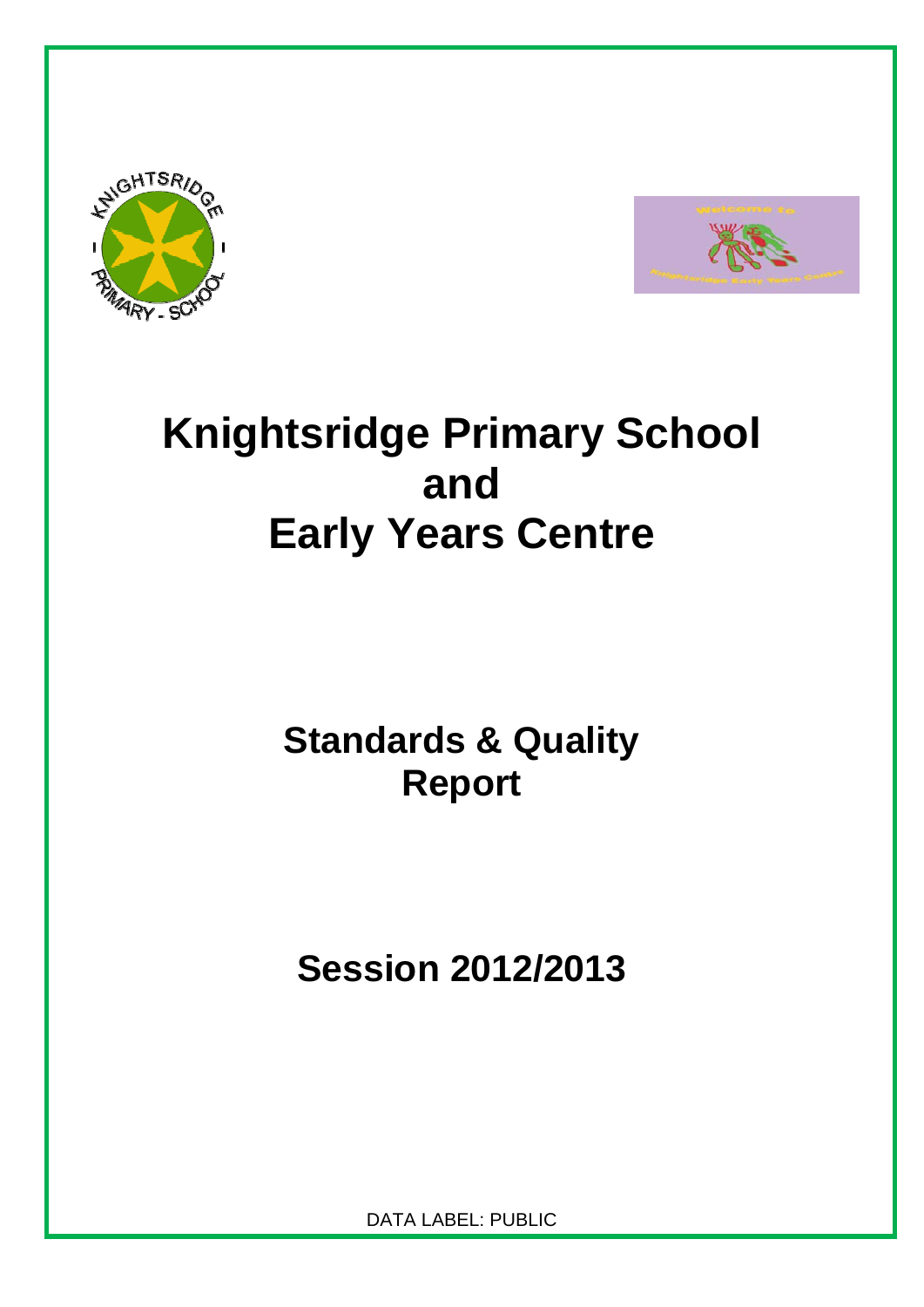#### **Introduction**

In session 2012- 2013, Raising Attainment was the overarching priority in the School Improvement Plan. This report details the progress made with the plan and is set within the context of Curriculum for Excellence and measured against the Quality Indicators within 'Child at the Centre' and 'How Good is our School?'

#### **Areas for Development Session 2012 – 2013**

Self evaluation by staff, and audits of the views if pupils, parents/carers and stakeholders resulted in the following areas of development being identified and incorporated within the School Improvement Plan for session 2012 -2013.

#### **Progress made**

#### **Priority: Raising Attainment**

**Area for Development 1: To build on and develop a range of learning, teaching and assessment strategies which will lead to appropriate progress through the levels across schools, sectors and stages.** 

Good progress was made in this area.

Evidence indicated:

- A framework showing skills progression from Early to Third level has been established by the work of the Literacy and Numeracy Improvement Team.
- Staff have further developed their skills in providing quality feedback across all stages.
- Robust quality assurance procedures track and monitor pupil progress.

**Next steps**:

- **To further develop programmes for learning which ensure the principles and practices and entitlements are integrated effectively, showing progression of skills, knowledge and understanding.**
- **To build on West Lothian Literacy Framework and embed effective and sustainable approaches to literacy across learning and across sectors**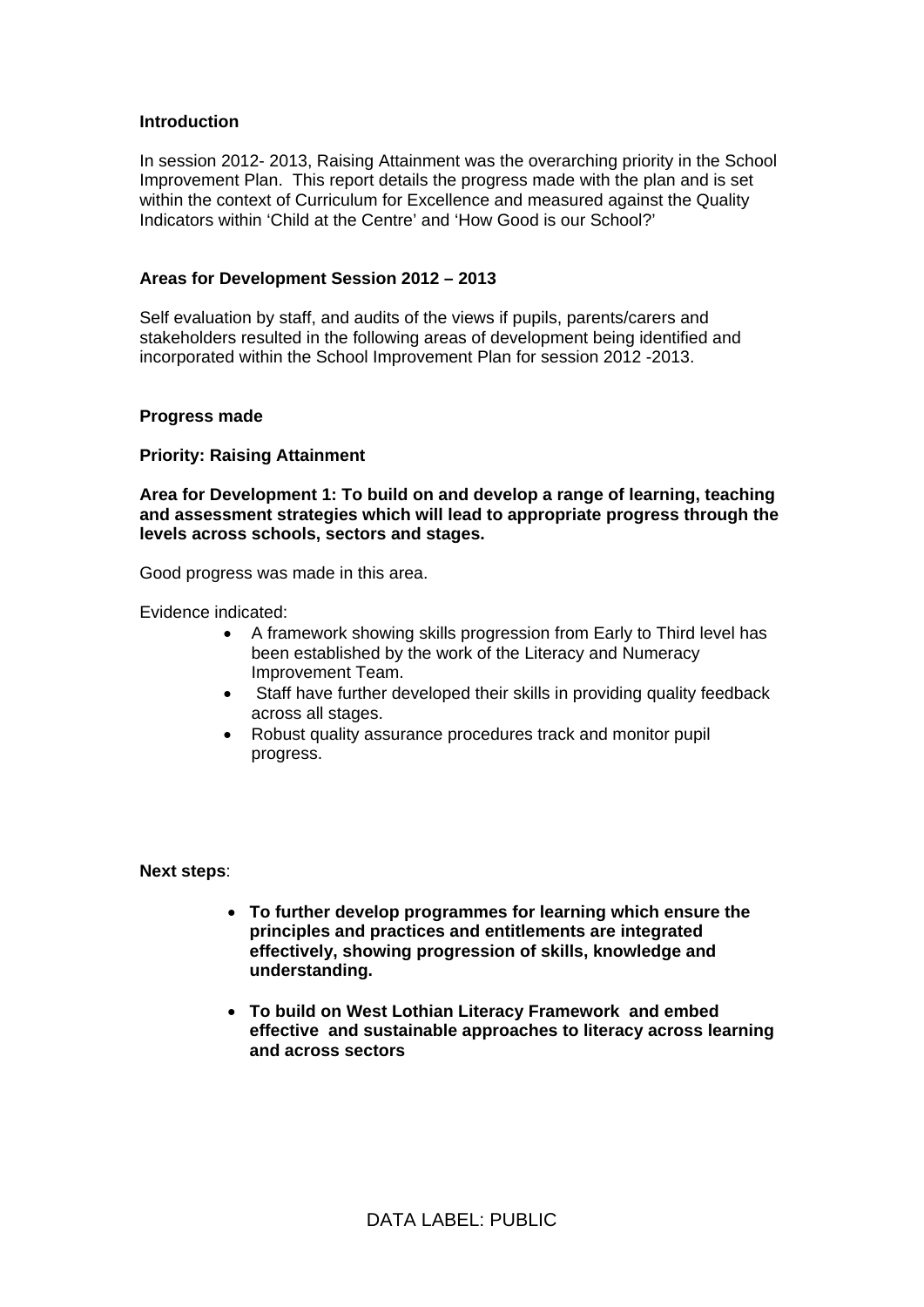#### **Context of the School**

Knightsridge Primary School is a non denominational school serving the community of Knightsridge, West Lothian. The school was opened in 1974 and comprises of a semi open plan design with 14 classrooms, a nurture base and a medical suite. Two years ago the Early Years Centre was brought under the management of the Primary school enriching the school community. Knightsridge Primary has a current roll of 247 pupils with the Early Year Centre's roll currently at 50 pupils attending in the morning session and 40 attending in the afternoon . The school is fortunate to be involved in the class size reduction initiative and this allows us to accommodate 13 classes. The school staffing currently comprises of 13 teachers, 2 Support for Learning teachers (1 of whom is part time), 1 part time teacher supporting behaviour, 2 part time teachers have been appointed to deliver reduced class contact time (RCCT). The school is well supported by 5 full time pupil support staff, 1 part time pupil support worker and 1 clerical assistant. The school benefits from a PE and Music specialist along with a Woodwind instructor. Since the start of the session the school has had 3 Acting Head Teachers, the current Acting Head Teacher is on a 23 month secondment as the Head Teacher is presently on secondment for 23 months to the Education Officer team at the Civic Centre. The Acting Head Teacher is supported by an Acting Depute and an Acting Principal Teacher. The Acting Principal Teacher is on maternity leave, an internal appointment was made in January and the P5/6 teacher took up this role at the beginning of February. The Early Years Centre staffing comprises of 1 teacher (part time for 2 days) and 3 full time Nursery Nurses. An additional Nursery Nurse has been appointed to cover a teacher's post as she is on maternity leave. 1 pupil support worker works in the Nursery in the morning with 2 pupil support workers working during the afternoon sessions to support children with additional needs. The Centre has an administrative assistant, 2 Family Support Workers and Health Visitor who all complete the complement of staffing in the Early Years Centre.

Pupil's attendance was in line with the national average in 2012 -2013. The number of pupils registered for free school meals is above the national average at 44%.

Knightsridge Primary School and Early Years Centre is in the Deans Community High School Cluster. All Primary schools in the cluster work closely to deliver the very best transition opportunities to our Primary 7 pupils. Enhanced transition experiences have been implemented since January to support transition in the Early Years. All staff demonstrate a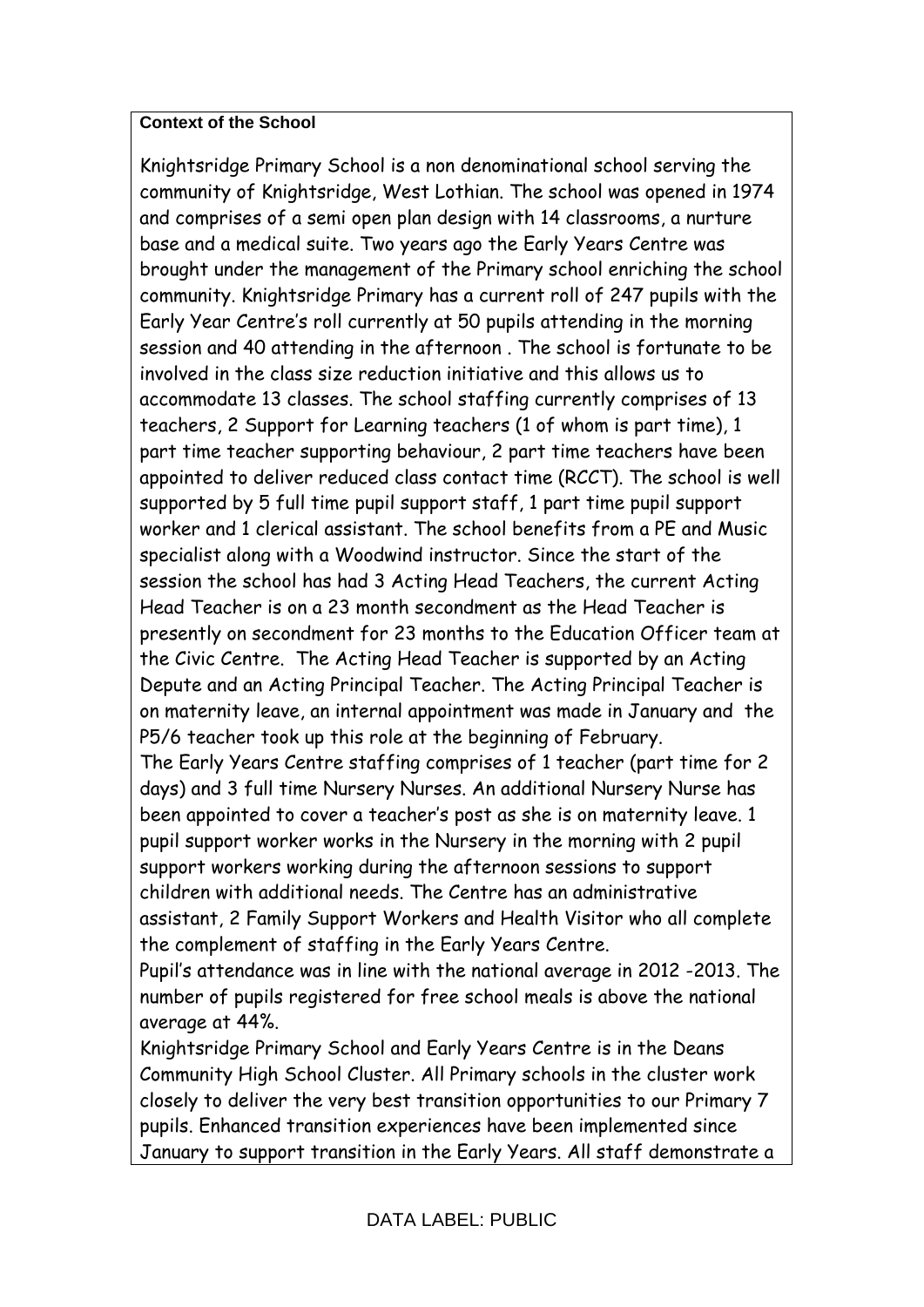high degree of commitment towards ensuring all pupils' needs are met and have fostered positive relationships with all our stakeholders. The school is supported by a Parent Council and Fund Raising Committee.

The school has an excellent relationship within the community, often using the local community centre to enhance and extend experiences for pupils.

The Early Years Centre offers a wide range of activities to support parents within the community. Nursery staff and Family Support Workers offer a range of PEEP groups to parents and children during the week. Family Support Workers offer a broad range of classes which develop skills and support parents in the community. The Health Visitor offers a variety of opportunities to groups of parents depending on the emerging needs in the community.

 The Knightsridge Adventure Project leader and volunteers from the community work together with the school on a number of initiatives, these range from coaching the school football team and supporting them through league fixtures to providing sporting opportunities during the school health week. The School and the Early Years Centre have fostered excellent relationships with the Community Police, professionals from agencies who support children and families, a range of staff from Deans Community High School, Scouting Group and Scripture Union representatives.

The Primary School and the Early Years Centre works hard to identify and overcome barriers to learning and prides itself on providing an inclusive and nurturing learning environment for all children and their families.

### **How well do children and young people learn and achieve? (1.1; 2.1)**

Pupils engage well in their learning and almost all are motivated to do their best. The school is making very good progress tracking pupil attainment through Curriculum for Excellence levels using a range of strategies as per Building the Curriculum 5. Class size reduction has allowed pupils to continue to make good progress in Literacy and Numeracy due to greater pupil/Teacher interaction and dialogue. Staff provide excellent opportunities for pupils to engage in cross curricular active learning opportunities through developing interdisciplinary topics which address experiences and outcomes.

Formative assessment strategies are firmly embedded across all stages and pupils respond positively to immediate feedback which informs their next steps in learning. Smaller class sizes allow Teachers to deliver quality targeted and differentiated teaching within small groups. Active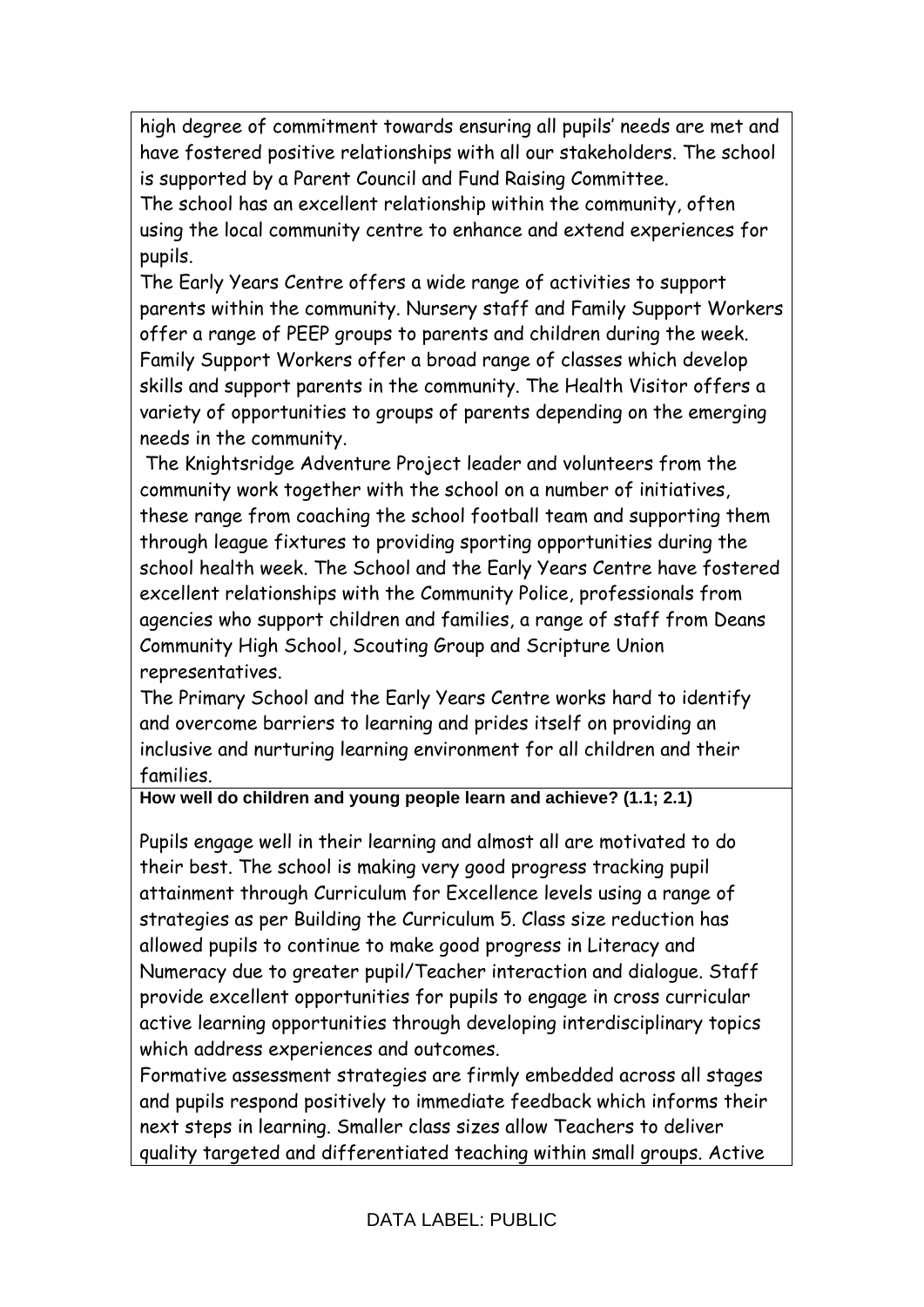learning and purposeful play opportunities have motivated pupils and empowered them to transfer their skills across learning. In addition to summative tests, a further range of evidence is gathered by the school to substantiate attainment evaluations. This information provides strong evidence to indicate good progress for most pupils. Support for Learning continues to be targeted using the data from CEM results and pupils are well supported in their learning. Achievement is high on the agenda throughout the school and can be observed in classrooms and in central areas around the school. Out of school achievements are celebrated and skills learned are developed throughout the school. Opportunities are provided for the pupils to take part in a variety of community and authority based activities, events and competitions. The pupils are very proud of their achievements and success is celebrated at weekly assemblies, in newsletters, on class blogs and on the plasma screen. The school is working towards Level 1 of the Rights Respecting Schools Award. Pupils who have difficulty with both learning and behaviour or confidence are supported through our Nurture Base, Confidence Group, Behaviour Groups and Support Circles. These groups are supported to plan and organise events which provide opportunities for them to succeed and learn. Other groups include Pupil Council, Eco Group and JRSO. These groups work effectively together on common themes such as Rights Respecting Schools and continued Health promotion.

Learning has been further enhanced through educational visits and residential experiences for our pupils from Primary 5 to Primary 7. Pupils are becoming increasingly confident through the opportunities offered to perform in front of a variety of audiences. Many pupils participate in After School Clubs developing their skills in creativity, sport, debating and music. The pupils have expressed the wish for the range of After School Clubs to be improved with more variety and opportunities for all. Most pupils are making good progress in their learning. Use is made of ICT throughout the school and this has enhanced the enjoyment of pupil's learning leading to raised attainment. The curriculum is enabling pupils to link their learning across all subject areas and is making learning more relevant and meaningful for all pupils.

#### **Strengths**

- Pupils feel motivated to learn, feel safe, nurtured, included, active, respected and responsible.
- Procedures and systems ensure the needs of all pupils are met and addressed through effective partnership working with all stakeholders.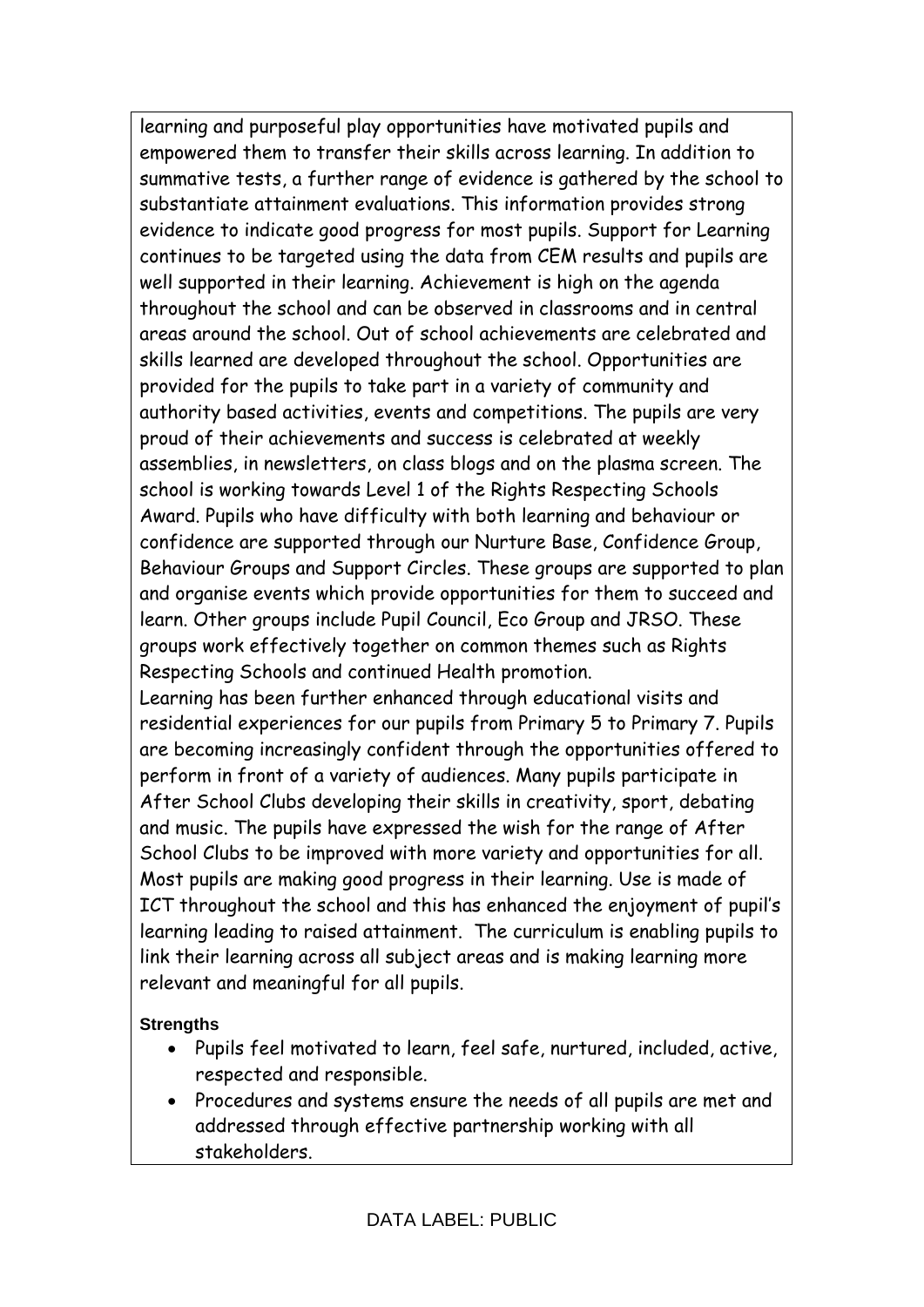Opportunities to transfer learning across a range of stimulating cross curricular themes motivate our learners.

## **Areas for Development**

- To raise attainment in Literacy and Numeracy through further development of teacher knowledge about learning approaches, assessment uses and purposes for each area which will be consistently applied and analysed to provide a coherent learning experience.
- To further develop assessment strategies to raise attainment in Literacy and Numeracy in line with the Cluster Improvement Plan.
- To extend school responsibility groups to include all Primary 3 to 7 and to include Primary 1 and 2 pupils in the fourth term. To extend the opportunities for the development of pupil voice through wider involvement in the life of the school.
- To develop collaborative learning experiences for pupils in vertical groups.
- To develop a framework for the development of skills for work, learning and life across the school.
- To improve the positive behaviour policy and systems.
- To develop an Outdoor Classroom to enhance learning.

#### **How well is the school helping children and young people to develop and learn? (5.1; 5.3)**

Staff have made a very good start to developing Curriculum for Excellence and have fully engaged with experiences and outcomes. Pupils' experiences have been improved through interdisciplinary planning with a focus on Literacy, Numeracy and Health and Wellbeing. Pupils are experiencing activities which are more active and challenging. We continue to explore cross-curricular links and to introduce greater flexibility into our existing programmes and timetabling. Teachers plan to ensure relevant, challenging and enjoyable contexts through which the children learn. Teachers plan well for opportunities in Literacy and Numeracy and pupils are able to identify where this is being taught within the wider curriculum.

## **Strengths**

- Enhanced transitions experiences have been introduced at the Early Years and between Primary and Secondary this session.
- Early Level experiences and outcomes are delivered through an effective partnership between Nursery and Primary 1 staff.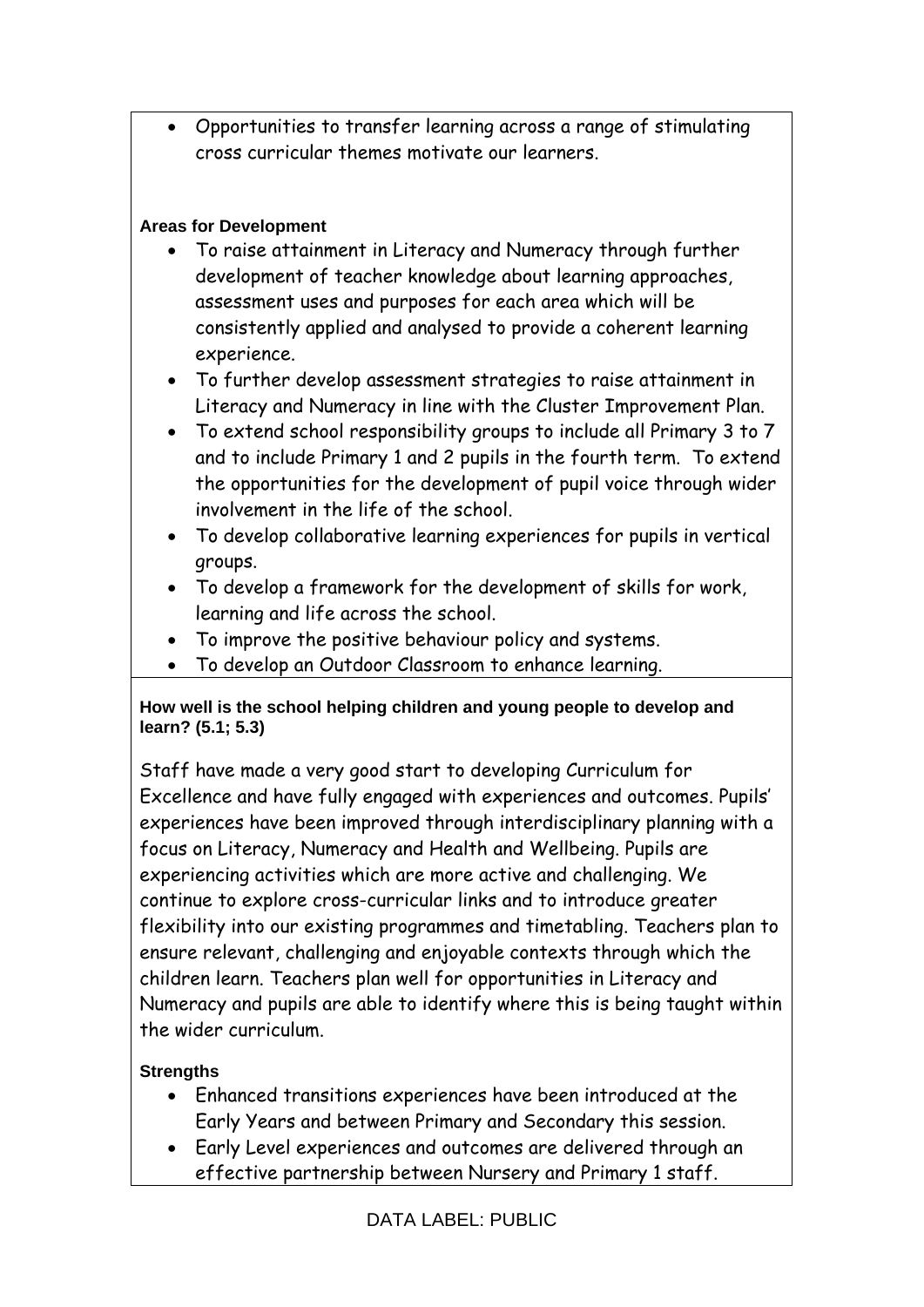Staff work well as a team and individually with pupils in their own class to maximise innovative practices across the school.

### **Areas for Development**

- To continue to plan learning activities which are more closely matched to learners' abilities to meet the needs of all pupils including the more able to improve pace and challenge in learning.
- To review, revise and develop the behaviour policy and approaches based on Rights Respecting School values involving pupils, parents and staff.

## **How well is the school improving the quality of its work? (5.9)**

The school has a well planned approach to evaluating the quality of education it provides to the pupils across all stages. The Acting Head Teacher and members of the management team observe learning and provide staff with constructive feedback to enhance their teaching skills. Opinions of all staff and pupils are sought regularly to improve the learning and teaching environment for all pupils, which has improved the learning opportunities for the pupils and has increased their confidence in managing roles within a group. Most pupils are proud of their school and of their various roles and responsibilities within the school. Pupil groups contribute to action plans to identify targets, share these with staff and other pupils and regularly evaluate these to ensure targets are met. Questionnaires and Glow meetings are used to engage all stakeholders in the whole school and Early Years Centre improvement agenda. Pupils are encouraged to make suggestions for improvement. Staff are given opportunities for distributed leadership, which gives them a sense of responsibility and inclusion within the decision making process and for the development and subsequent improvement of pupils' learning.

#### **Strengths**

- Improvement Teams have provided staff with opportunities to work collegiately across levels and to develop leadership skills.
- Strong cross cluster work between schools to facilitate sharing of good practice.
- Robust tracking and monitoring systems are in place to track progress of individual pupil's learning.
- Teaching staff are reflective practitioners who evaluate learning and teaching to improve experiences for all pupils.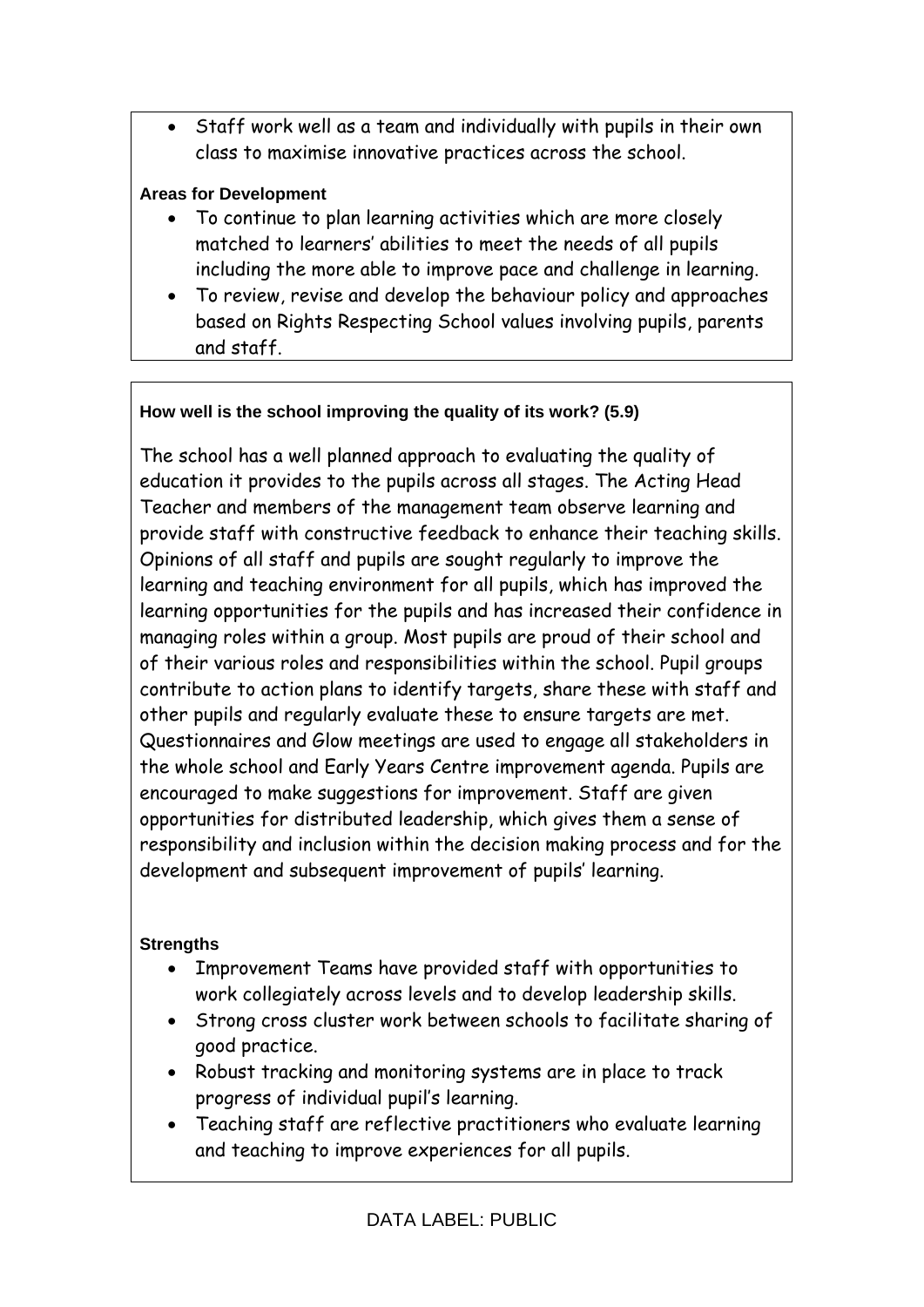#### **Areas for Development**

- To continue to develop systems and processes to further develop the use of guided materials for improving self-evaluation to ensure that all stakeholders are more involved and take a more leading role in evaluating strengths and identifying areas for school improvement.
- Further develop pupil groups across the school.
- To increase opportunities for distributed leadership.

## **How well is the school working with partners? (8.1)**

There is a strong collaborative approach throughout the school to learning and teaching. Groups have been established in many areas e.g. Eco Schools, Rights Respecting School and Pupil Council and these groups meet regularly to progress whole school improvement. This has helped to develop confidence and pupil voice. Sharing of good practice takes place regularly. Critical friendships and best practice visits are undertaken by staff. A programme of planned outings linked to topics is in place. Outside agencies, e.g. speech and language therapy, child psychology, health, social policy and partner agencies within education work in partnership with staff to promote effective independent learning. The school and Early Years Centre have an active Parent Staff Association, which works hard to fundraise to improve opportunities for pupils. Parents and Carers are involved appropriately in setting learning targets for their children and participate fully in reviews. The school and Early Years Centre deals effectively with any concerns or complaints from parents or carers in line with our school and West Lothian Council policy. The school has links with Knightsridge Adventure Project and has developed links with Lloyds Banking Group to support and enhance literacy skills for pupils in Primary 3. The school regularly uses the community facilities at the Mosswood Community Centre to enhance experiences for pupils. Regular school and Early Years Centre newsletters keep parents and carers informed about school events. Class and Early Years Centre blogs keep parents and carers updated on current learning and achievements at class level. Helpful and informative reports keep parents and carers informed about their children's progress. Parents and carers have benefitted from attending class assemblies where learning is shared with the whole school community.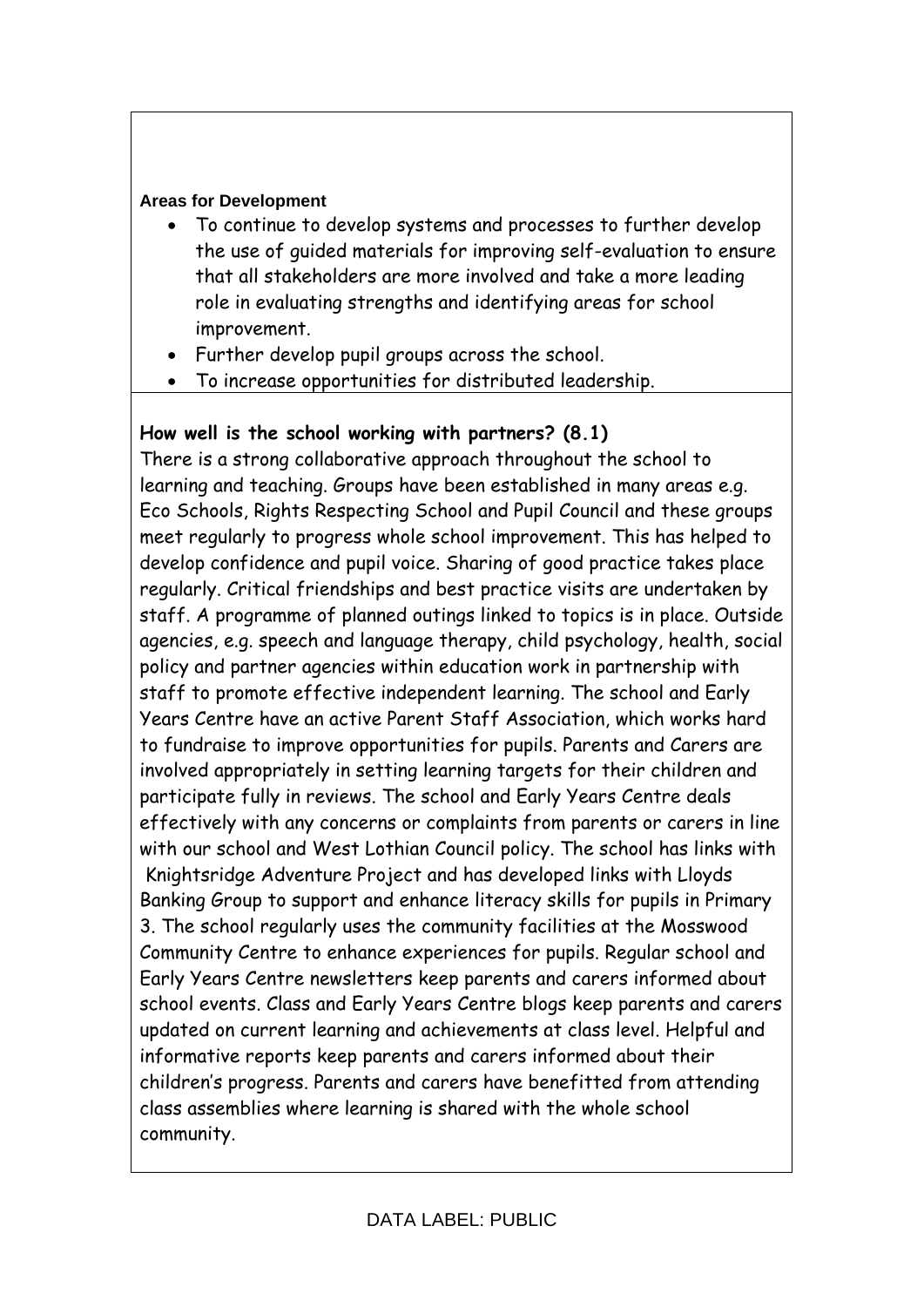#### **Strengths**

 The school and Early Years Centre have developed positive partnerships with parents, other educational establishments, the local community and other agencies. These have enriched the learning, improved learners' achievements and targeted support to individuals who require it.

#### **Areas for Development**

- Continue to develop opportunities for all parents and carers to be involved in pupil's learning through curricular events, pupil led learning activities and through adapting the home learning experience.
- Further develop critical friendships and best practice visits.
- Continue to develop and extend links with the local community.
- To further develop partnerships to provide pupils with experiences of the world of work in order to demonstrate how life skills are transferable.
- Maintain the positive relationships with internal and external agencies and partners in developing school, class and pupil programmes.

#### **How does the school ensure equality and inclusion and promote diversity across the school?**

(*This could include approaches to tracking the progress and achievement (including attainment) of particular groups such as able children, young carers or those identified as at risk of underachievement or missing out; or key initiatives relevant to the context of the school)* 

We take positive and pro-active steps to ensure barriers to learning are promptly identified and addressed effectively. Almost all staff take positive and proactive steps to ensure that factors, such as the learning environment, family circumstances, health, diversity or disability, or social or emotional factors which may hinder learning are promptly identified and addressed effectively. Pupils are given encouragement to share their views and act as positive role models for others. The curriculum and culture promote a positive appreciation on equality, social justice and diversity in society. Diversity is promoted and celebrated within and outwith the school community. Incidents of inequality, racism, bullying and discrimination are dealt with openly, promptly and consistently. In our school, culture and language, disability, gender, race, religion, and additional support needs do not become barriers to participation and achievement. Children willingly assume positions of responsibility and become involved as active and responsible members of the community. They take part in activities such as the Pupil Council, the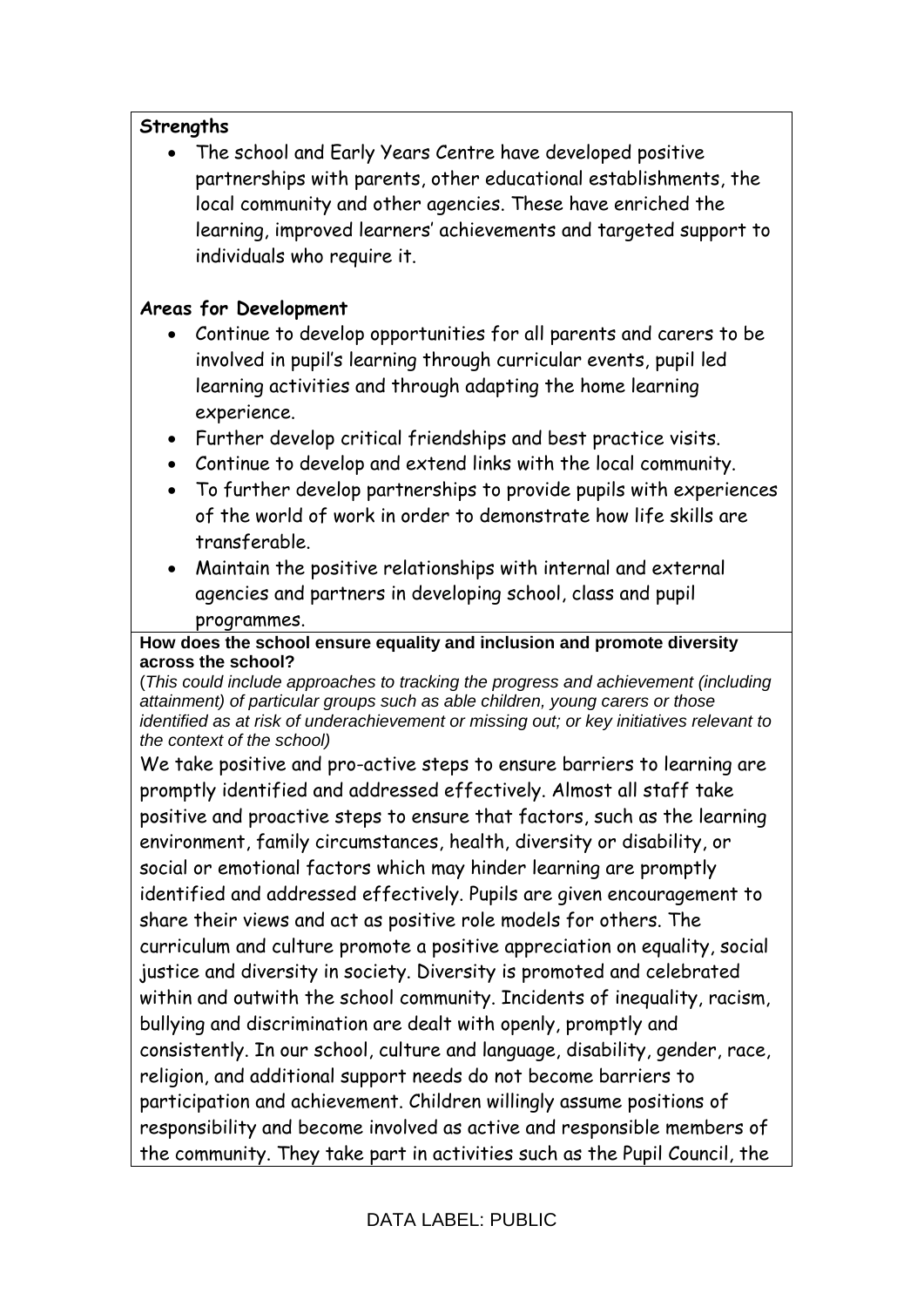ECO Group, buddying and mentoring, Rights Respecting Group and the Support Circle and Confidence Group. The whole school community take active roles in charitable work and building strong local partnerships. Should a factor which hinders learning emerge, key members of staff become responsible for ensuring positive outcomes for individual learners and for working with parents/carers and other agencies.

#### **What stage is the school at in taking forward** *Curriculum for Excellence?*

All areas of the curriculum are now planned for using Curriculum for Excellence principles and experiences and outcomes. Teachers are using Curriculum experiences and outcomes to assess pupil progress. Most pupils are beginning to articulate their understanding of our values, the four capacities and can relate these to their own development and learning. Most pupils are being provided with some opportunities to assess their own progress and that of their peers through the use of formative assessment strategies and collaborative learning experiences. The school and Early Years Centre recognises and rewards achievement and attainment and encourages the development of skills to support lifelong learning. Staff are gaining confidence in using active learning and interdisciplinary approaches to pupils' learning.

#### **Improvement Priority 2013 -2014: Raising Attainment**

#### **What are your key areas of development to take this priority forward?**

- To raise attainment in Literacy and Numeracy through development of teacher knowledge regarding learning approaches, assessment uses and purposes for each area which will be consistently applied and analysed to provide a coherent learning experience.
- To develop assessment with a focus on tracking and monitoring, recording and profiling.
- To develop a consistent understanding of the standards through the moderation of Literacy and Numeracy.
- To develop rigorous self-evaluation processes leading to continuous improvement.
- To review, revise and develop the Behaviour policy and approaches based on Rights Respecting School values involving pupils, parents and staff.